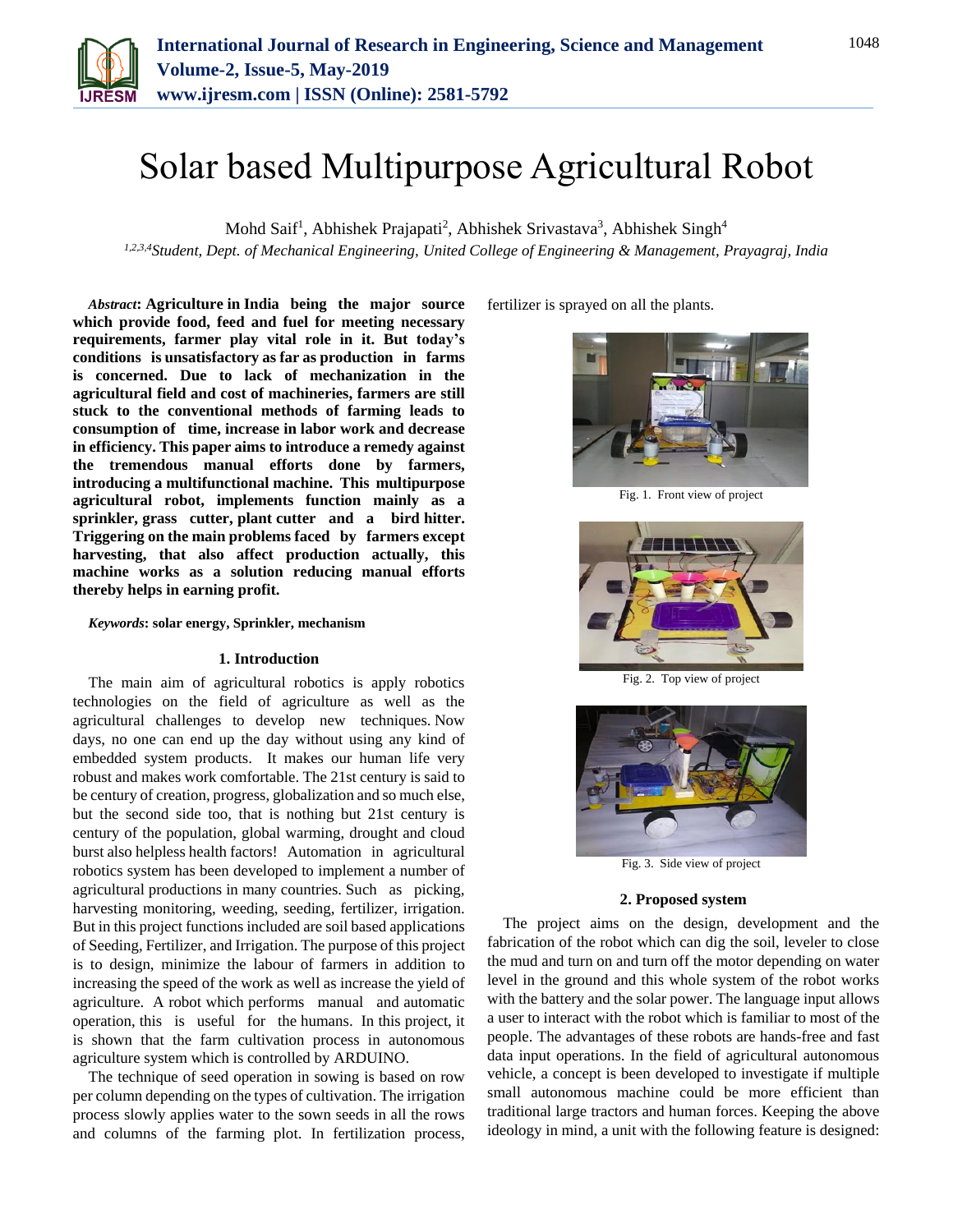

# **International Journal of Research in Engineering, Science and Management Volume-2, Issue-5, May-2019 www.ijresm.com | ISSN (Online): 2581-5792**

Robot has rotor which will destroy the unwanted grasses while moving and also level the ground.

- All the operations are performed with the help of PICmicro controller
- Humidity sensor is used to sense the moisture content in the environment
- Moisture sensor is used to sense the water level in the ground and turn on and turn off the pumping motor depending on water level.
- The robot also has a digger to dig the vegetables from the ground
- Bluetooth is used to send the message to the farmer about the operation performed by robot



# **TRANSMITTER SECTION**

#### **3. Elements of system**

# *A. Micro controller ATmega328P*

ATMEGA328P is high performance, low power controller from Microchip. ATMEGA328P is an 8-bit microcontroller based on AVR RISC architecture. It is the most popular of all AVR controllers as it is used in ARDUINO boards.



Fig. 5. Microcontroller

# *B. 12V Battery System*

This is used to provide adequate amount of power supply to the system components. Battery is used to store electricity generated by the solar panel.



Fig. 6. Battery

# *C. Solar Panel*

A solar panel us a set of solar photovoltaic module electrically connected. The source is driven from the solar energy using solar panel which receives energy and convert it into electric energy. Solar panel generates energy up to 12v.





# *D. Bluetooth module HC-05*

Bluetooth is a wireless technology standard for exchanging data over short distances (using short- wavelength UHF radio waves in the ISM band from 2.4 to 2.485 GHz [4]) from fixed and mobile devices, and building personal area networks (PANs). Bluetooth is used to pair our android device to micro controller for taking actions through wireless communication.



#### *E. DC Motors*

There are total 4 DC motors employed in this projects. one is employed for cutter which runs at 3000rpm, two motors are of 10rpm which is used for vehicle motion and one motor is used for seeding operation.

# *F. Motor Driver L293D*

L293D is a dual H-bridge motor driver integrated circuit (IC). Motor drivers act as current amplifiers since they take a low-current control signal and provide a higher- current signal. This higher current signal is used to drive the motors.